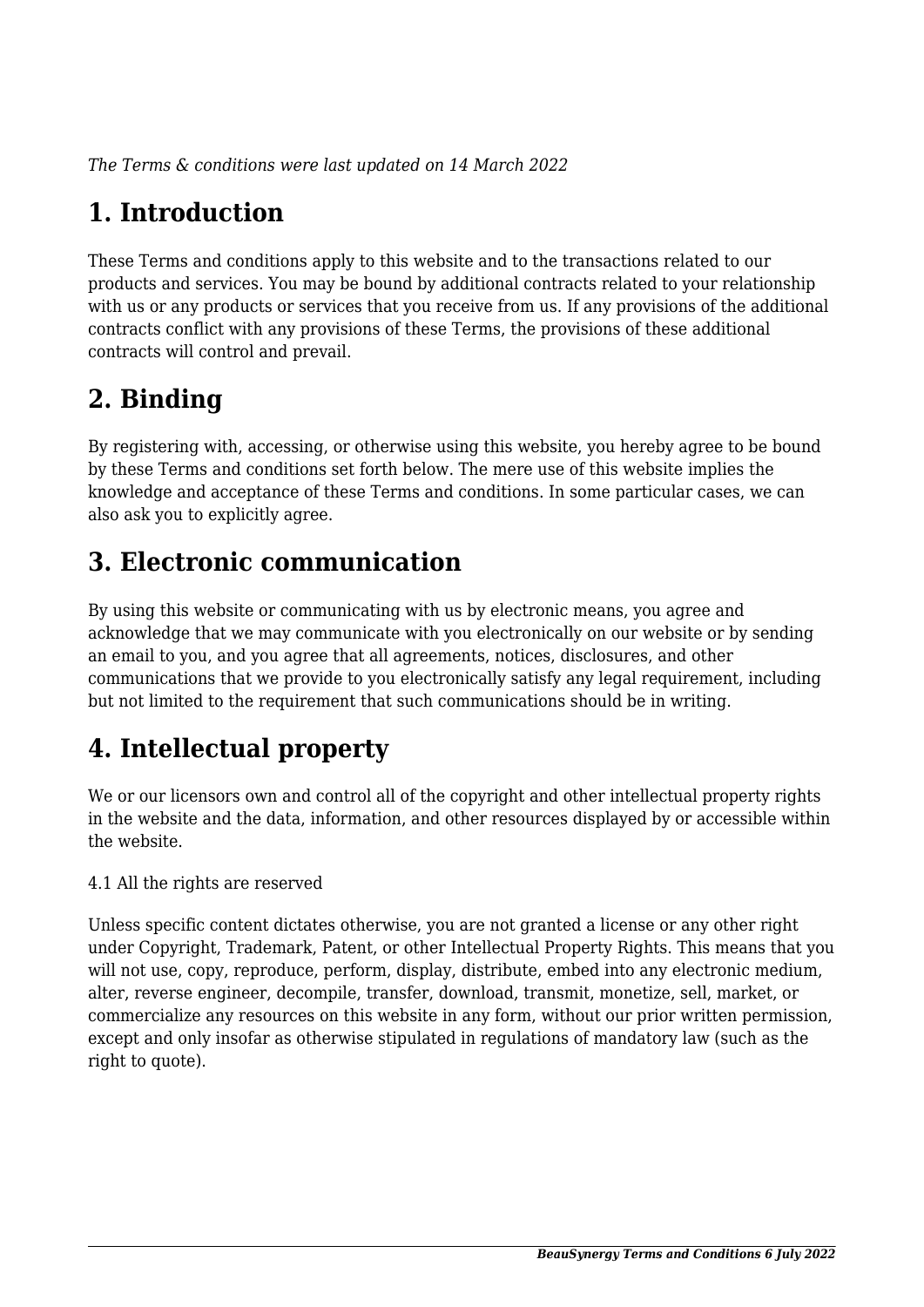# **5. Newsletter**

Notwithstanding the foregoing, you may forward our newsletter in the electronic form to others who may be interested in visiting our website.

# **6. Third-party property**

Our website may include hyperlinks or other references to other party's websites. We do not monitor or review the content of other party's websites which are linked to from this website. Products or services offered by other websites shall be subject to the applicable Terms and Conditions of those third parties. Opinions expressed or material appearing on those websites are not necessarily shared or endorsed by us.

We will not be responsible for any privacy practices or content of these sites. You bear all risks associated with the use of these websites and any related third-party services. We will not accept any responsibility for any loss or damage in whatever manner, however caused, resulting from your disclosure to third parties of personal information.

### **7. Responsible use**

By visiting our website, you agree to use it only for the purposes intended and as permitted by these Terms, any additional contracts with us, and applicable laws, regulations, and generally accepted online practices and industry guidelines. You must not use our website or services to use, publish or distribute any material which consists of (or is linked to) malicious computer software; use data collected from our website for any direct marketing activity, or conduct any systematic or automated data collection activities on or in relation to our website.

Engaging in any activity that causes, or may cause, damage to the website or that interferes with the performance, availability, or accessibility of the website is strictly prohibited.

# **8. Idea submission**

Do not submit any ideas, inventions, works of authorship, or other information that can be considered your own intellectual property that you would like to present to us unless we have first signed an agreement regarding the intellectual property or a non-disclosure agreement. If you disclose it to us absent such written agreement, you grant to us a worldwide, irrevocable, non-exclusive, royalty-free license to use, reproduce, store, adapt, publish, translate and distribute your content in any existing or future media.

# **9. Termination of use**

We may, in our sole discretion, at any time modify or discontinue access to, temporarily or permanently, the website or any Service thereon. You agree that we will not be liable to you or any third party for any such modification, suspension or discontinuance of your access to, or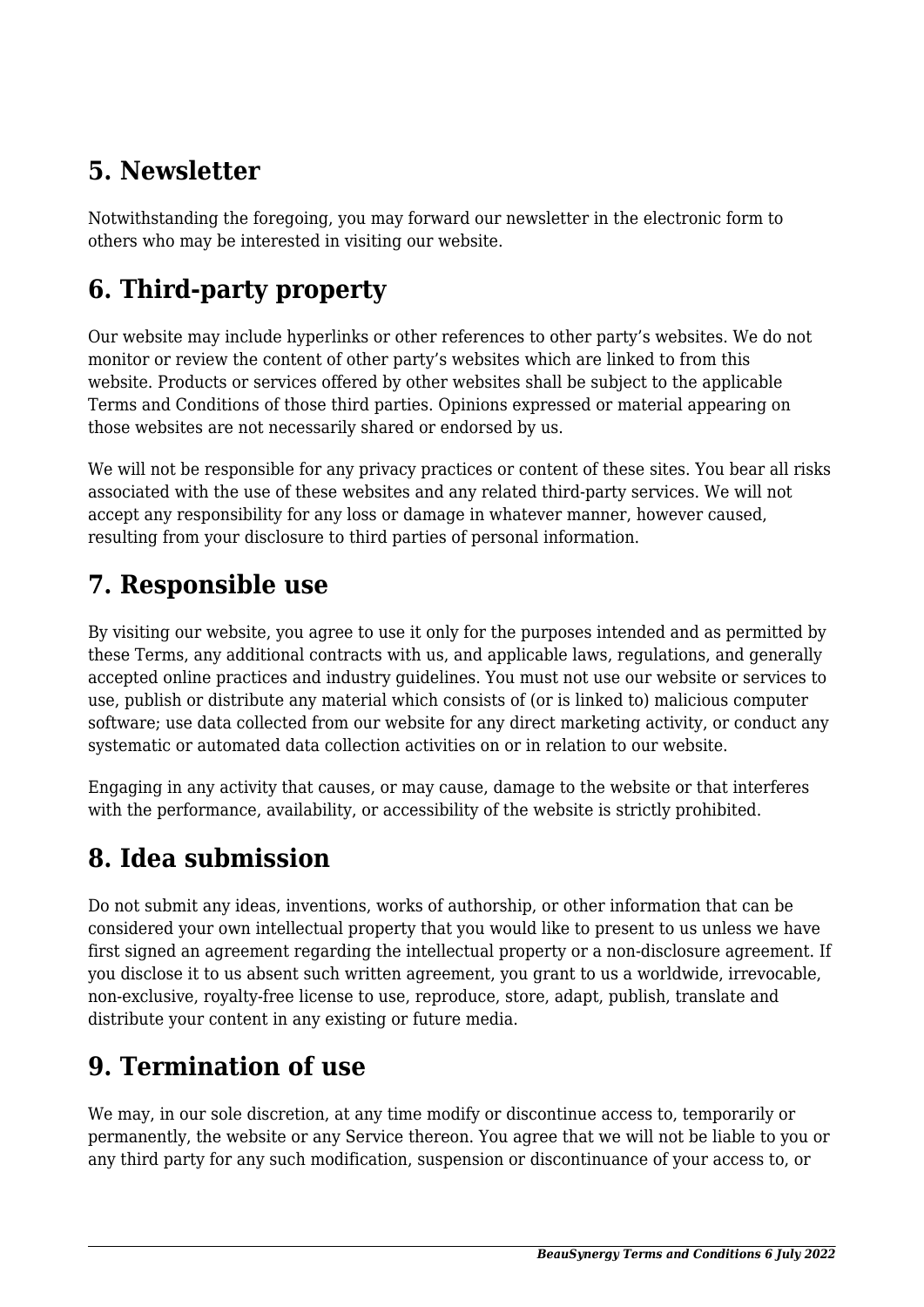use of, the website or any content that you may have shared on the website. You will not be entitled to any compensation or other payment, even if certain features, settings, and/or any Content you have contributed or have come to rely on, are permanently lost. You must not circumvent or bypass, or attempt to circumvent or bypass, any access restriction measures on our website.

## **10. Warranties and liability**

Nothing in this section will limit or exclude any warranty implied by law that it would be unlawful to limit or to exclude. This website and all content on the website are provided on an "as is" and "as available" basis and may include inaccuracies or typographical errors. We expressly disclaim all warranties of any kind, whether express or implied, as to the availability, accuracy, or completeness of the Content. We make no warranty that:

- this website or our content will meet your requirements;
- this website will be available on an uninterrupted, timely, secure, or error-free basis.

The following provisions of this section will apply to the maximum extent permitted by applicable law and will not limit or exclude our liability in respect of any matter which it would be unlawful or illegal for us to limit or to exclude our liability. In no event will we be liable for any direct or indirect damages (including any damages for loss of profits or revenue, loss or corruption of data, software or database, or loss of or harm to property or data) incurred by you or any third party, arising from your access to, or use of, our website.

Except to the extent any additional contract expressly states otherwise, our maximum liability to you for all damages arising out of or related to the website or any products and services marketed or sold through the website, regardless of the form of legal action that imposes liability (whether in contract, equity, negligence, intended conduct, tort or otherwise) will be limited to £5,000,000. Such limit will apply in the aggregate to all of your claims, actions and causes of action of every kind and nature.

# **11. Privacy**

To access our website and/or services, you may be required to provide certain information about yourself as part of the registration process. You agree that any information you provide will always be accurate, correct, and up to date.

We have developed a policy to address any privacy concerns you may have. For more information, please see our **Privacy Statement** and our [Cookie Policy](https://www.beausynergy.co.uk/cookie-policy-uk/).

### **12. Export restrictions / Legal compliance**

Access to the website from territories or countries where the Content or purchase of the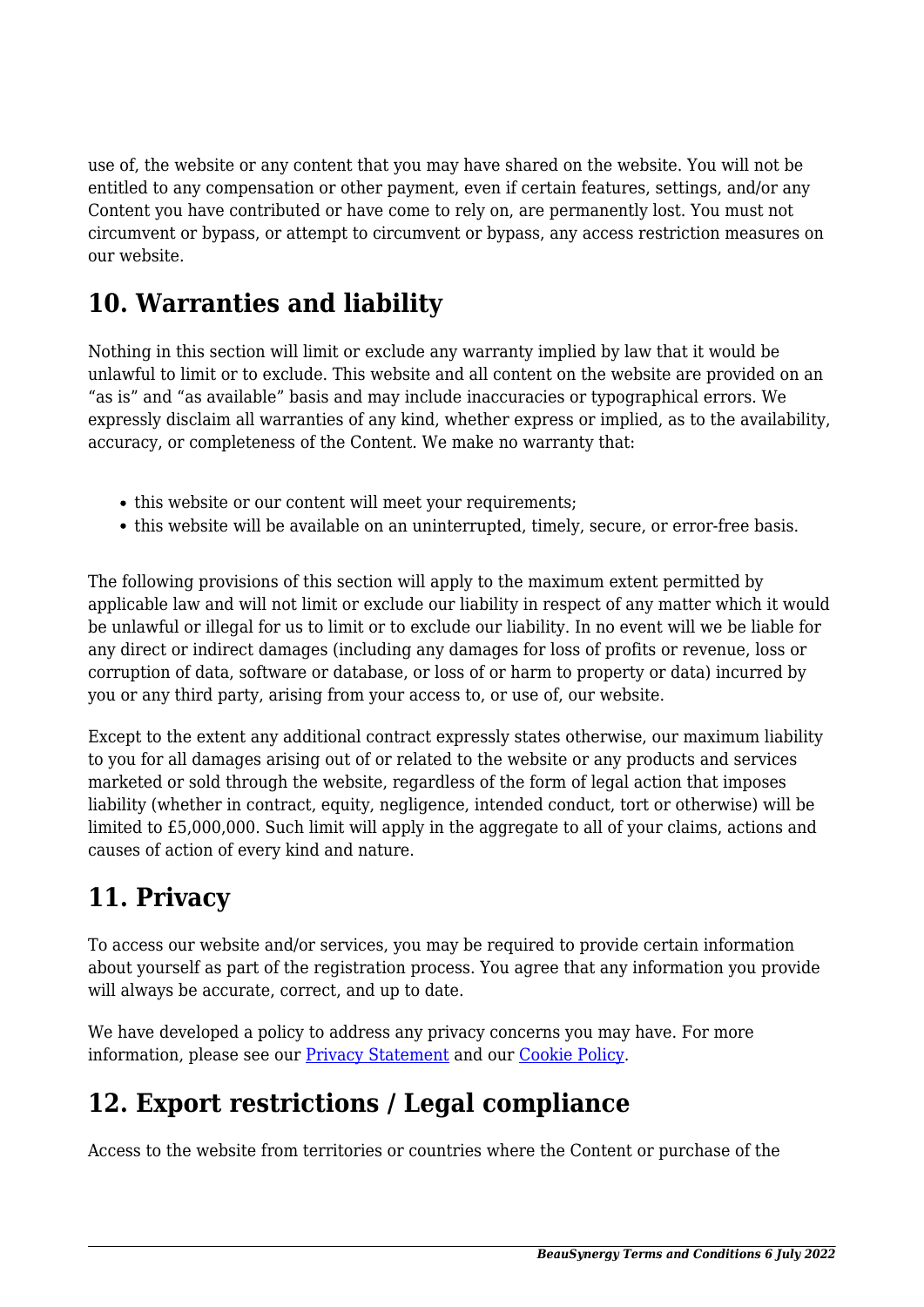products or Services sold on the website is illegal is prohibited. You may not use this website in violation of export laws and regulations of United Kingdom.

# **13. Assignment**

You may not assign, transfer or sub-contract any of your rights and/or obligations under these Terms and conditions, in whole or in part, to any third party without our prior written consent. Any purported assignment in violation of this Section will be null and void.

# **14. Breaches of these Terms and conditions**

Without prejudice to our other rights under these Terms and Conditions, if you breach these Terms and Conditions in any way, we may take such action as we deem appropriate to deal with the breach, including temporarily or permanently suspending your access to the website, contacting your internet service provider to request that they block your access to the website, and/or commence legal action against you.

## **15. Force majeure**

Except for obligations to pay money hereunder, no delay, failure or omission by either party to carry out or observe any of its obligations hereunder will be deemed to be a breach of these Terms and conditions if and for as long as such delay, failure or omission arises from any cause beyond the reasonable control of that party.

### **16. Indemnification**

You agree to indemnify, defend and hold us harmless, from and against any and all claims, liabilities, damages, losses and expenses, relating to your violation of these Terms and conditions, and applicable laws, including intellectual property rights and privacy rights. You will promptly reimburse us for our damages, losses, costs and expenses relating to or arising out of such claims.

### **17. Waiver**

Failure to enforce any of the provisions set out in these Terms and Conditions and any Agreement, or failure to exercise any option to terminate, shall not be construed as waiver of such provisions and shall not affect the validity of these Terms and Conditions or of any Agreement or any part thereof, or the right thereafter to enforce each and every provision.

### **18. Language**

These Terms and Conditions will be interpreted and construed exclusively in English. All notices and correspondence will be written exclusively in that language.